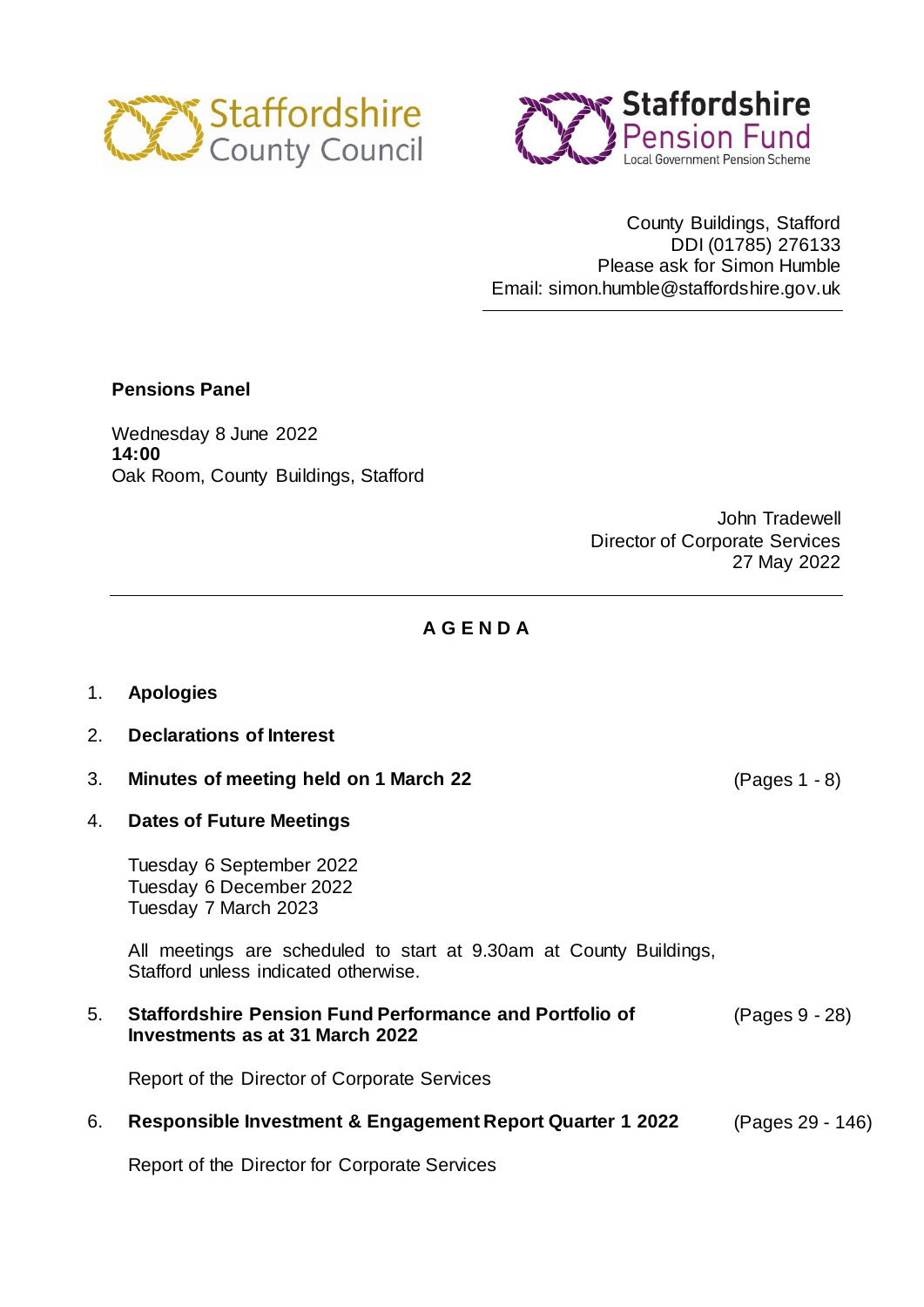| 7. | <b>Competition and Markets Authority - Investment Consultant</b><br><b>Objectives</b>                                                                                                                                                                                      | (Pages 147 - 154) |
|----|----------------------------------------------------------------------------------------------------------------------------------------------------------------------------------------------------------------------------------------------------------------------------|-------------------|
|    | Report of the Director for Corporate Services                                                                                                                                                                                                                              |                   |
| 8. | <b>Exclusion of the Public</b>                                                                                                                                                                                                                                             |                   |
|    | The Chairman to move:-                                                                                                                                                                                                                                                     |                   |
|    | That the public be excluded from the meeting for the following items of<br>business which involve the likely disclosure of exempt information as<br>defined in the paragraphs of Part 1 of Schedule 12A of the Local<br>Government Act 1972 (as amended) indicated below'. |                   |
|    | <b>PART TWO</b>                                                                                                                                                                                                                                                            |                   |
|    | (All reports in this section are on pink paper)                                                                                                                                                                                                                            |                   |
| 9. | Exempt Minutes of the Meeting held on 1 March 2022 (Exemption<br>paragraph 3)                                                                                                                                                                                              | (Pages 155 - 164) |
|    | 10. Staffordshire Pension Fund Performance and Manager Monitoring<br>for the quarter ended 31 March 2022 (Exemption paragraph 3)                                                                                                                                           | (Pages 165 - 174) |
|    | Portfolio Evaluation report for the quarter ended 31 March 2022<br>attached for information                                                                                                                                                                                |                   |
|    | 11. Property Approvals (Exemption paragraph 3)                                                                                                                                                                                                                             | (Pages 175 - 180) |
|    | Report of the Director of Corporate Services                                                                                                                                                                                                                               |                   |
|    | 12. Strategic Asset Allocation review and monitoring (Exemption<br>paragraph 3)                                                                                                                                                                                            | (Pages 181 - 212) |
|    | a) Economic and market update<br>Presentation by Hymans Robertson                                                                                                                                                                                                          |                   |
|    | b) Strategic Asset Allocation structure review plan<br>Report and presentation by Hymans Robertson                                                                                                                                                                         |                   |
|    | c) Review of position at 31 March 2022<br>Report of the Director for Corporate Services                                                                                                                                                                                    |                   |
|    | 13. Environmental, Social and Governance tilted Indices (Exemption<br>paragraph 3)                                                                                                                                                                                         | (Pages 213 - 266) |
|    | a) ESG - Tilted Index Training                                                                                                                                                                                                                                             |                   |

Presentation by Hymans Robertson

**b)** LGIM ESG Index Solutions Presentation by LGIM